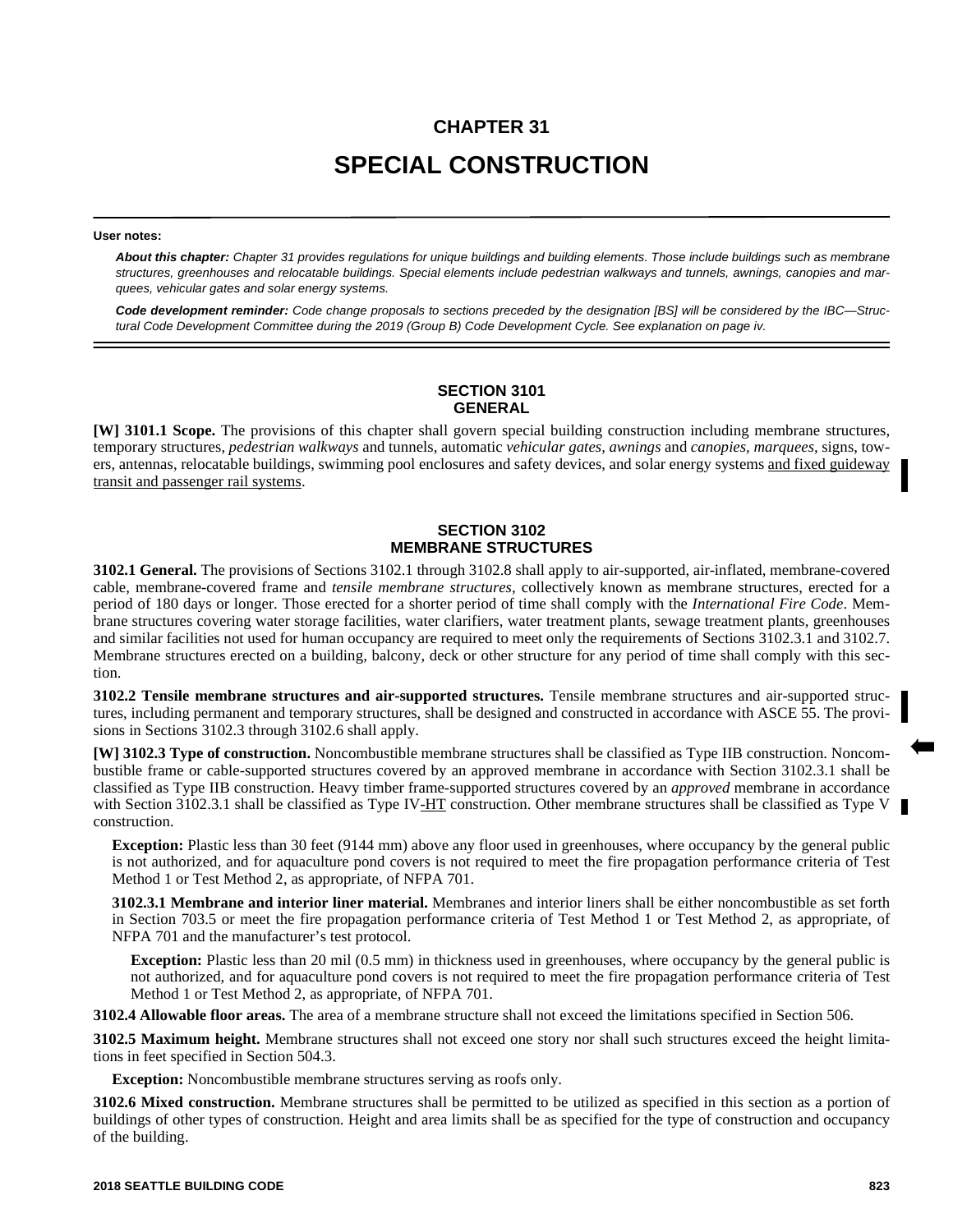**3102.6.1 Noncombustible membrane.** A noncombustible membrane shall be permitted for use as the roof or as a skylight of any building or atrium of a building of any type of construction provided that the membrane is not less than 20 feet (6096 mm) above any floor, balcony or gallery.

**[W] 3102.6.1.1 Membrane.** A membrane meeting the fire propagation performance criteria of Test Method 1 or Test Method 2, as appropriate, of NFPA 701 shall be permitted to be used as the roof or as a skylight on buildings of Type IIB, III, IV-HT and V construction, provided that the membrane is not less than 20 feet (6096 mm) above any floor, balcony or gallery.

**3102.7 Engineering design.** The structure shall be designed and constructed to sustain dead loads; loads due to tension or inflation; live loads including wind, snow or flood and seismic loads and in accordance with Chapter 16.

**3102.7.1 Lateral restraint.** For membrane-covered frame structures, the membrane shall not be considered to provide lateral restraint in the calculation of the capacities of the frame members.

**3102.8 Inflation systems.** Air-supported and air-inflated structures shall be provided with primary and auxiliary inflation systems to meet the minimum requirements of Sections 3102.8.1 through 3102.8.3.

**3102.8.1 Equipment requirements.** The inflation system shall consist of one or more blowers and shall include provisions for automatic control to maintain the required inflation pressures. The system shall be so designed as to prevent overpressurization of the system.

**3102.8.1.1 Auxiliary inflation system.** In addition to the primary inflation system, in buildings larger than 1,500 square feet  $(140 \text{ m}^2)$  in area, an auxiliary inflation system shall be provided with sufficient capacity to maintain the inflation of the structure in case of primary system failure. The auxiliary inflation system shall operate automatically when there is a loss of internal pressure and when the primary blower system becomes inoperative.

**3102.8.1.2 Blower equipment.** Blower equipment shall meet all of the following requirements:

- 1. Blowers shall be powered by continuous-rated motors at the maximum power required for any flow condition as required by the structural design.
- 2. Blowers shall be provided with inlet screens, belt guards and other protective devices as required by the *building official* to provide protection from injury.
- 3. Blowers shall be housed within a weather-protecting structure.
- 4. Blowers shall be equipped with backdraft check dampers to minimize air loss when inoperative.
- 5. Blower inlets shall be located to provide protection from air contamination. The location of inlets shall be *approved*.

**[S] 3102.8.2 ((Standby)) Legally required standby power.** Wherever an auxiliary inflation system is required, an *approved* legally required standby power ((-generating)) system shall be provided. The system shall be equipped with a suitable means for automatically starting the generator set upon failure of the normal electrical service and for automatic transfer and operation of all of the required electrical functions at full power within 60 seconds of such service failure. ((Standby)) The legally required standby power system shall be capable of operating independently for not less than 4 hours.

**3102.8.3 Support provisions.** A system capable of supporting the membrane in the event of deflation shall be provided for in air-supported and air-inflated structures having an *occupant load* of 50 or more or where covering a swimming pool regardless of *occupant load*. The support system shall be capable of maintaining membrane structures used as a roof for Type I construction not less than 20 feet (6096 mm) above floor or seating areas. The support system shall be capable of maintaining other membranes not less than 7 feet (2134 mm) above the floor, seating area or surface of the water.

#### **SECTION 3103 TEMPORARY STRUCTURES**

**[S] 3103.1 ((General.** The provisions of Sections 3103.1 through 3103.4 shall apply to structures erected for a period of less than 180 days. Tents, umbrella structures and other membrane structures erected for a period of less than 180 days shall comply with the *International Fire Code*. Those erected for a longer period of time shall comply with applicable sections of this code.)) See Section 106.13.

**((3103.1.1 Conformance.** Temporary structures and uses shall conform to the structural strength, fire safety, *means of egress*, accessibility, light, ventilation and sanitary requirements of this code as necessary to ensure public health, safety and general welfare.

**3103.1.2 Permit required.** Temporary structures that cover an area greater than 120 square feet (11.16 m<sup>2</sup>), including connecting areas or spaces with a common *means of egress* or entrance that are used or intended to be used for the gathering together of 10 or more persons, shall not be erected, operated or maintained for any purpose without obtaining a *permit* from the *building official*.))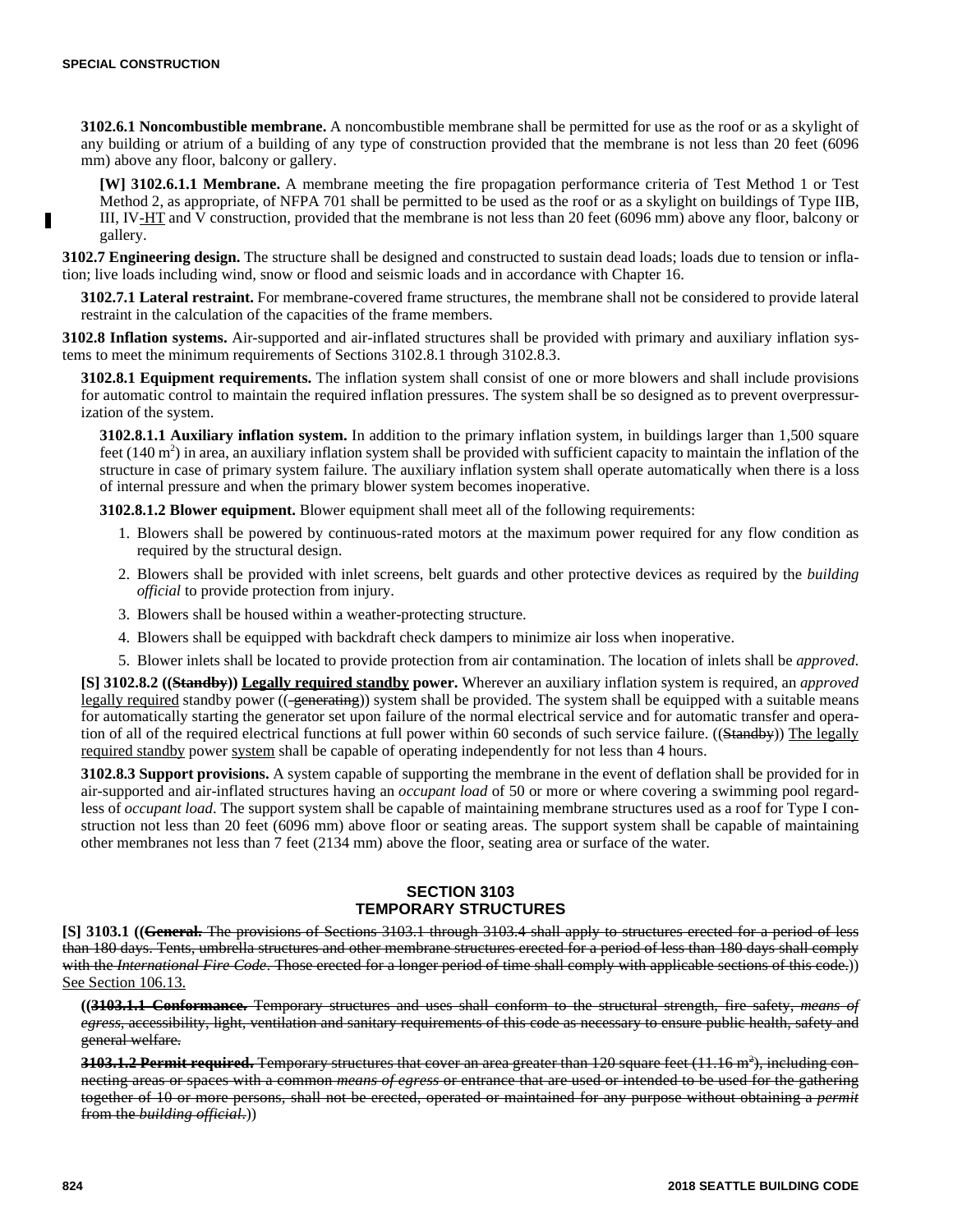**[S] ((3103.2 Construction documents.** A *permit* application and *construction documents* shall be submitted for each installation of a temporary structure. The *construction documents* shall include a site plan indicating the location of the temporary structure and information delineating the *means of egress* and the *occupant load*.))

**[S] ((3103.3 Location.** Temporary structures shall be located in accordance with the requirements of Table 602 based on the *fire-resistance rating* of the *exterior walls* for the proposed type of construction.))

**[S] ((3103.4 Means of egress.** Temporary structures shall conform to the *means of egress* requirements of Chapter 10 and shall have an *exit access* travel distance of 100 feet (30 480 mm) or less.))

## **SECTION 3104 PEDESTRIAN WALKWAYS AND TUNNELS**

**3104.1 General.** This section shall apply to connections between buildings such as *pedestrian walkways* or tunnels, located at, above or below grade level, that are used as a means of travel by persons. The *pedestrian walkway* shall not contribute to the *building area* or the number of *stories* or height of connected buildings.

**3104.1.1 Application.** Pedestrian walkways shall be designed and constructed in accordance with Sections 3104.2 through 3104.9. Tunnels shall be designed and constructed in accordance with Sections 3104.2 and 3104.10.

**3104.2 Separate structures.** Buildings connected by *pedestrian walkways* or tunnels shall be considered to be separate structures.

#### **Exceptions:**

- 1. Buildings that are on the same lot and considered as portions of a single building in accordance with Section 503.1.2.
- 2. For purposes of calculating the number of Type B units required by Chapter 11, structurally connected buildings and buildings with multiple wings shall be considered to be one structure.

**3104.3 Construction.** The *pedestrian walkway* shall be of noncombustible construction.

#### **Exceptions:**

- 1. Combustible construction shall be permitted where connected buildings are of combustible construction.
- 2. *Fire-retardant-treated wood*, in accordance with Section 603.1, Item 1.3, shall be permitted for the roof construction of the *pedestrian walkway* where connected buildings are not less than Type I or II construction.

**3104.4 Contents.** Only materials and decorations *approved* by the *building official* shall be located in the *pedestrian walkway*.

**3104.5 Connections of pedestrian walkways to buildings.** The connection of a *pedestrian walkway* to a building shall comply with Section 3104.5.1, 3104.5.2, 3104.5.3 or 3104.5.4.

**Exception:** Buildings that are on the same lot and considered as portions of a single building in accordance with Section 503.1.2.

**3104.5.1 Fire barriers.** *Pedestrian walkways* shall be separated from the interior of the building by not less than 2-hour *fire barriers* constructed in accordance with Section 707 and Sections 3104.5.1.1 through 3104.5.1.3.

**3104.5.1.1 Exterior walls.** Exterior walls of buildings connected to *pedestrian walkways* shall be 2-hour fire-resistance rated. This protection shall extend not less than 10 feet (3048 mm) in every direction surrounding the perimeter of the pedestrian walkway.

**3104.5.1.2 Openings in exterior walls of connected buildings.** Openings in exterior walls required to be fire-resistance rated in accordance with Section 3104.5.1.1 shall be equipped with opening protectives providing a not less than 3/4-hour *fire protection rating* in accordance with Section 716.

**3104.5.1.3 Supporting construction.** The fire barrier shall be supported by construction as required by Section 707.5.1.

**3104.5.2 Alternative separation.** The wall separating the *pedestrian walkway* and the building shall comply with Section 3104.5.2.1 or 3104.5.2.2 where:

- 1. The distance between the connected buildings is more than 10 feet (3048 mm).
- 2. The *pedestrian walkway* and connected buildings are equipped throughout with an *automatic sprinkler system* in accordance with Section 903.3.1.1, and the roof of the walkway is not more than 55 feet (16 764 mm) above grade connecting to the fifth, or lower, story above grade plane, of each building.

**Exception:** Open parking garages need not be equipped with an automatic sprinkler system.

**3104.5.2.1 Passage of smoke.** The wall shall be capable of resisting the passage of smoke.

**3104.5.2.2 Glass.** The wall shall be constructed of a tempered, wired or laminated glass and doors separating the interior of the building from the pedestrian walkway. The glass shall be protected by an *automatic sprinkler system* in accordance with Section 903.3.1.1 that, when actuated, shall completely wet the entire surface of interior sides of the wall or glass. Obstructions shall not be installed between the sprinkler heads and the wall or glass. The glass shall be in a gasketed frame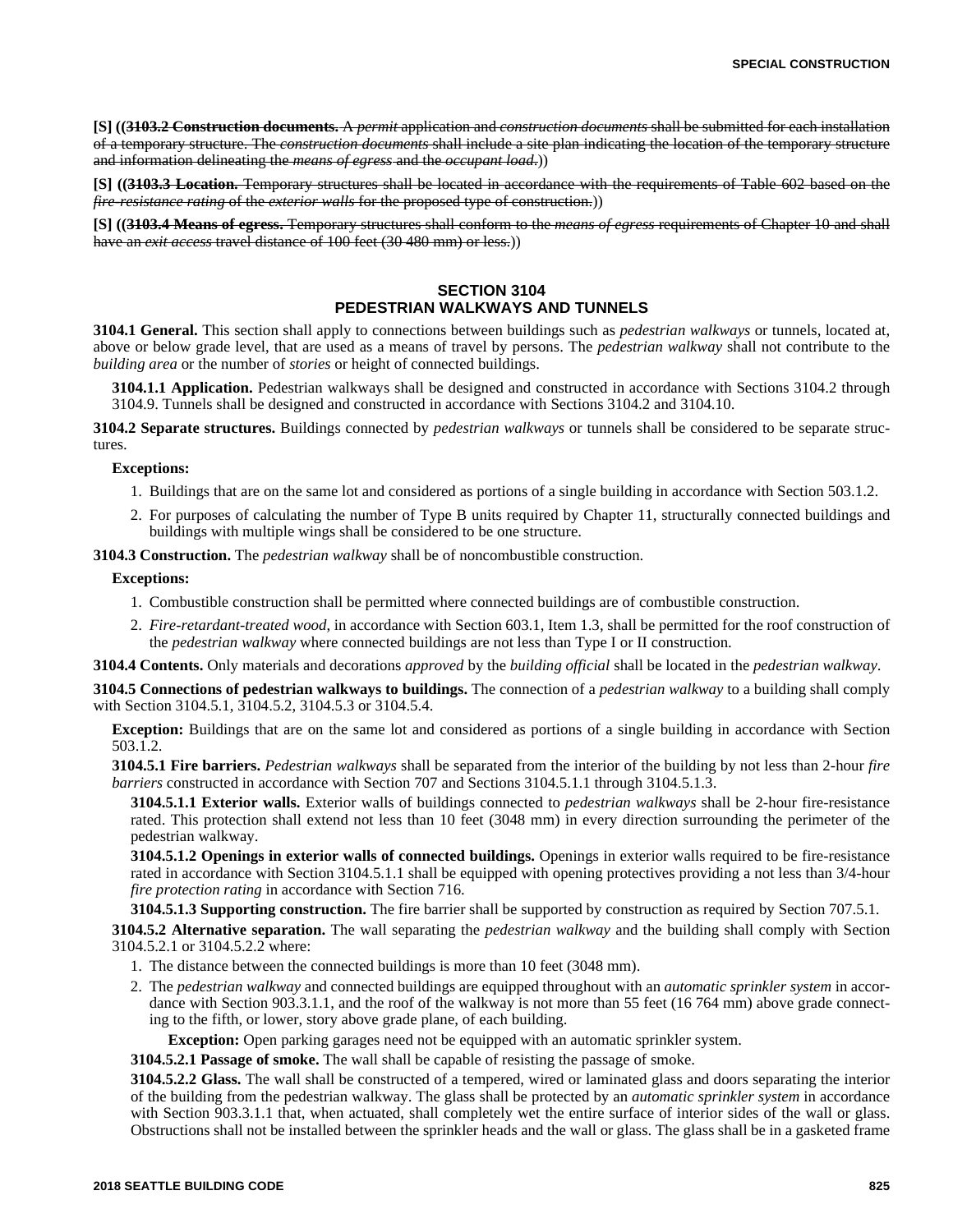and installed in such a manner that the framing system will deflect without breaking (loading) the glass before the sprinkler operates.

**3104.5.3 Open sides on walkway.** Where the distance between the connected buildings is more than 10 feet (3048 mm), the walls at the intersection of the *pedestrian walkway* and each building need not be fire-resistance rated provided that both sidewalls of the pedestrian walkway are not less than 50 percent open with the open area uniformly distributed to prevent the accumulation of smoke and *toxic* gases. The roof of the walkway shall be located not more than 40 feet (12 160 mm) above grade plane, and the walkway shall only be permitted to connect to the third or lower story of each building.

**Exception:** Where the *pedestrian walkway* is protected with a sprinkler system in accordance with Section 903.3.1.1, the roof of the walkway shall be located not more than 55 feet (16 764 mm) above grade plane and the walkway shall only be permitted to connect to the fifth or lower story of each building.

**3104.5.4 Exterior walls greater than 2 hours.** Where *exterior walls* of connected buildings are required by Section 705 to have a *fire-resistance rating* greater than 2 hours, the walls at the intersection of the pedestrian walkway and each building need not be fire-resistance rated provided:

- 1. The *pedestrian walkway* is equipped throughout with an *automatic sprinkler system* installed in accordance with Section 903.3.1.1.
- 2. The roof of the walkway is not located more than 55 feet (16 764 mm) above grade plane and the walkway connects to the fifth, or lower, story above grade plane of each building.

**[S] 3104.6 Public way.** *Pedestrian walkways* over a *public way* shall comply with Chapter 32 and the Street Use Ordinance, *Seattle Municipal Code* Title 15.

**3104.7 Egress.** Access shall be provided at all times to a *pedestrian walkway* that serves as a required *exit*.

**3104.8 Width.** The unobstructed width of *pedestrian walkways* shall be not less than 36 inches (914 mm). The total width shall be not greater than 30 feet (9144 mm).

**3104.9 Exit access travel.** The length of *exit access* travel shall be 200 feet (60 960 mm) or less.

#### **Exceptions:**

- 1. *Exit access* travel distance on a *pedestrian walkway* equipped throughout with an *automatic sprinkler system* in accordance with Section 903.3.1.1 shall be 250 feet (76 200 mm) or less.
- 2. *Exit access* travel distance on a *pedestrian walkway* constructed with both sides not less than 50 percent open shall be 300 feet (91 440 mm) or less.
- 3. *Exit access* travel distance on a *pedestrian walkway* constructed with both sides not less than 50 percent open, and equipped throughout with an *automatic sprinkler system* in accordance with Section 903.3.1.1, shall be 400 feet (122 m) or less.

**3104.10 Tunneled walkway.** Separation between the tunneled walkway and the building to which it is connected shall be not less than 2-hour fire-resistant construction and openings therein shall be protected in accordance with Section 716.

#### **SECTION 3105 AWNINGS AND CANOPIES**

**[S] ((3105.1 General.** *Awnings* and *canopies* shall comply with the requirements of Sections 3105.2 and 3105.3 and other applicable sections of this code.))

**[S] ((3105.2 Design and construction.** *Awnings* and *canopies* shall be designed and constructed to withstand wind or other lateral loads and live loads as required by Chapter 16 with due allowance for shape, open construction and similar features that relieve the pressures or loads. Structural members shall be protected to prevent deterioration. *Awnings* shall have frames of noncombustible material, *fire-retardant-treated wood*, heavy timber complying with Section 2304.11, or 1-hour construction with

combustible or noncombustible covers and shall be either fixed, retractable, folding or collapsible.))

**[S] ((3105.3 Awnings and canopy materials.** Awnings and *canopies* shall be provided with an *approved* covering that complies with one of the following:

- 1. The fire propagation performance criteria of Test Method 1 or Test Method 2, as appropriate, of NFPA 701.
- 2. Has a flame spread index not greater than 25 when tested in accordance with ASTM E84 or UL 723.
- 3. Meets all of the following criteria when tested in accordance with NFPA 286:
	- 3.1. During the 40 kW exposure, flames shall not spread to the ceiling.
	- 3.2. Flashover, as defined in NFPA 286, shall not occur.
	- 3.3. The flame shall not spread to the outer extremity of the sample on any wall or ceiling.
	- 3.4. The peak heat release rate throughout the test shall not exceed 800 kW.

**Exception:** The fire propagation performance and flame spread index requirements shall not apply to awnings installed on detached one- and two-family dwellings.))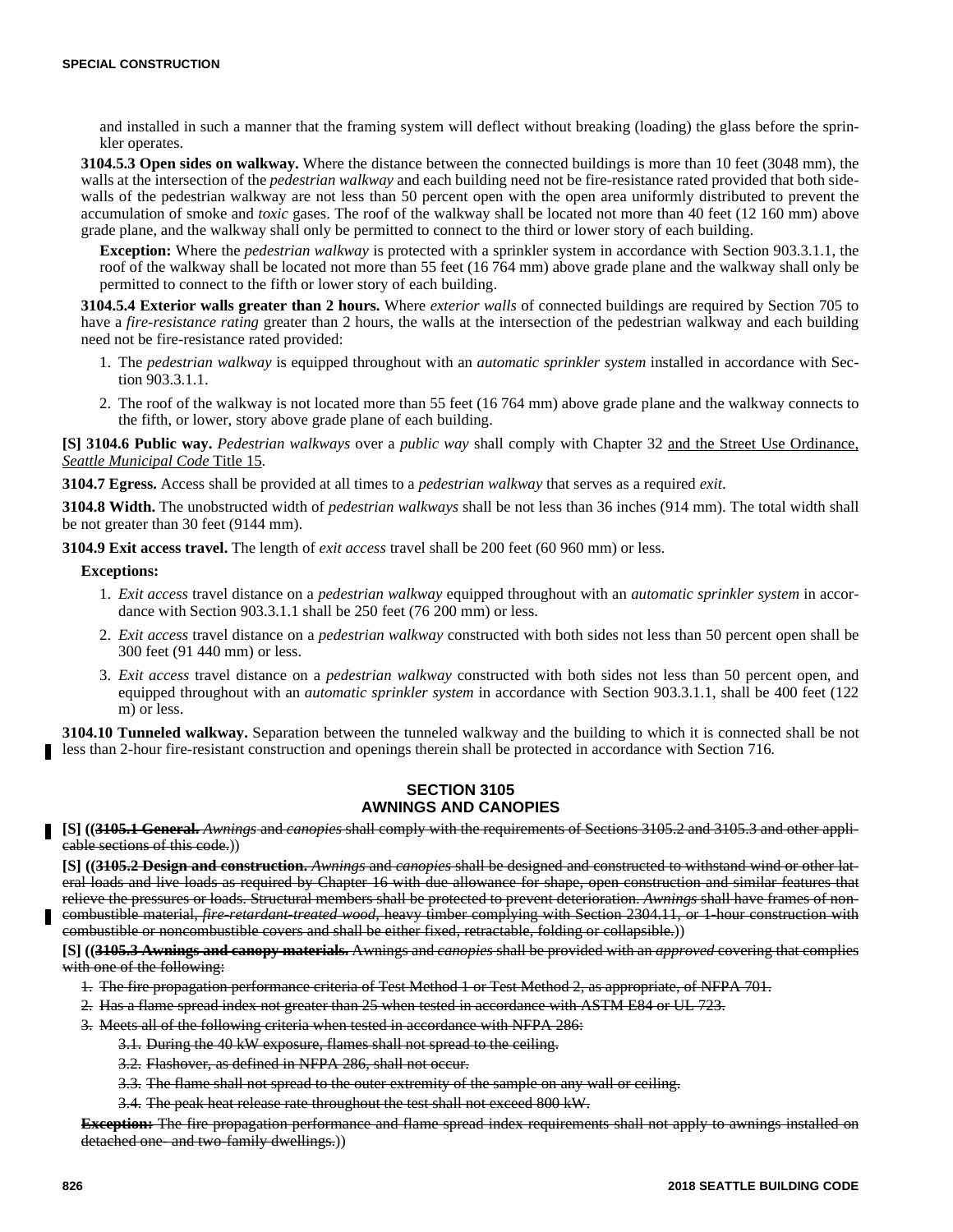**[S] 3105.1 General.** All *awnings* and *canopies* are subject to the requirements of this section. A *marquee* is a type of *canopy* and is subject to this section. *Awnings* and *canopies* containing electrical wiring and light fixtures are also subject to the requirements of the *Seattle Electrical Code*. *Awnings* and *canopies* over a public place shall comply with the *Seattle Municipal Code* Title 15, *Street Use Code*.

**[S] 3105.2 Definitions.** The following terms are defined in Chapter 2 of this code.

**AWNING.**

**AWNING SIGN.**

**CANOPY.**

**CANOPY SIGN.**

**DISPLAY SURFACE.**

### **FIRE-RETARDANT COVERING.**

### **VENEER.**

**[S] 3105.2.1** Definitions of "sign" and various types of signs are found in *Seattle Municipal Code,* Title 23, *Land Use Code,* Chapter 84A, Definitions.

### **[S] 3105.3 Permits.**

**3105.3.1 Permits required.** No *awning* or *canopy* shall be erected, constructed, altered or structurally revised without a permit issued by the *building official.* A single permit may be issued for installation of all *awnings* or *canopies*, without signs, serving a multi-tenant building. Structural repairs and replacement of *awning* coverings requires a permit.

Signs installed on *awnings* and *canopies* shall have a separate sign permit for each separate business entity.

Each subsequent installation of an *awning*, *canopy* or sign shall require a separate permit.

**Exception:** Maintenance which is limited to painting, repainting, cleaning and minor repairs does not require a permit.

**3105.3.2 Permit application.** To obtain a permit required by this chapter, the applicant shall file an application which includes the following:

- 1. The address of the proposed *awning* or *canopy* on the building;
- 2. Specifications, plans and drawings of the structure, site and vicinity plans, and an identification numbering system for the placement of each proposed *awning* or *canopy* on the elevation and plan view drawings;
- 3. Signature, contact information and City business license number of the building owner;
- 4. Signature, contact information and City business license number of the business establishment served by the *awning* or *canopy*;
- 5. Signature, contact information, City business license number, and State contractor or electrical contractor license number of the installer;
- 6. Electrical connection and illumination information when the *awning* or *canopy* has electrical components; and
- 7. Permit fee as specified in the *Fee Subtitle.*

**[S] 3105.4 Maintenance.** Each *awning* and *canopy*, together with their supports, braces, anchors, and signs shall be maintained in good repair and in a proper state of preservation. The surface of all *awnings* and *canopies* shall be kept clean and *awnings* shall be protected with a sealer-type solution. Failure to maintain any *awning*, *canopy* or sign is a violation and subject to the provisions of Section 103 of this code.

**[S] 3105.5 Materials.** *Awnings* shall have approved *fire-retardant coverings* or shall comply with the requirements in this code for the materials *used*. *Canopy* materials shall meet the standards for the rigid material *used* as required by this code*.* Frames shall be of materials allowed for the type of construction of the building.

**Exception:** Aluminum frames are allowed with all construction types.

**3105.5.1 Approval of materials.** The *building official* is permitted to require that sufficient technical data be submitted to substantiate the proposed *use* of any materials and is allowed to approve their *use* if it is determined that the evidence submitted is satisfactory for the *use* intended.

**[S] 3105.6 Welding.** All structural welding shall conform to the requirements of Chapter 20 for aluminum and Chapter 22 for steel.

**[S] 3105.7 Electric signs and luminaires.** All *electric signs* shall comply with *Seattle Electrical Code* Article 600 and Article 410 for luminaires.

**[S] 3105.8 Obstruction of exits, light and ventilation.** No portion of the surface or support of an *awning* or *canopy*, including a retracted *awning*, shall be erected, constructed or maintained so as to obstruct any fire escape or standpipe, or any window,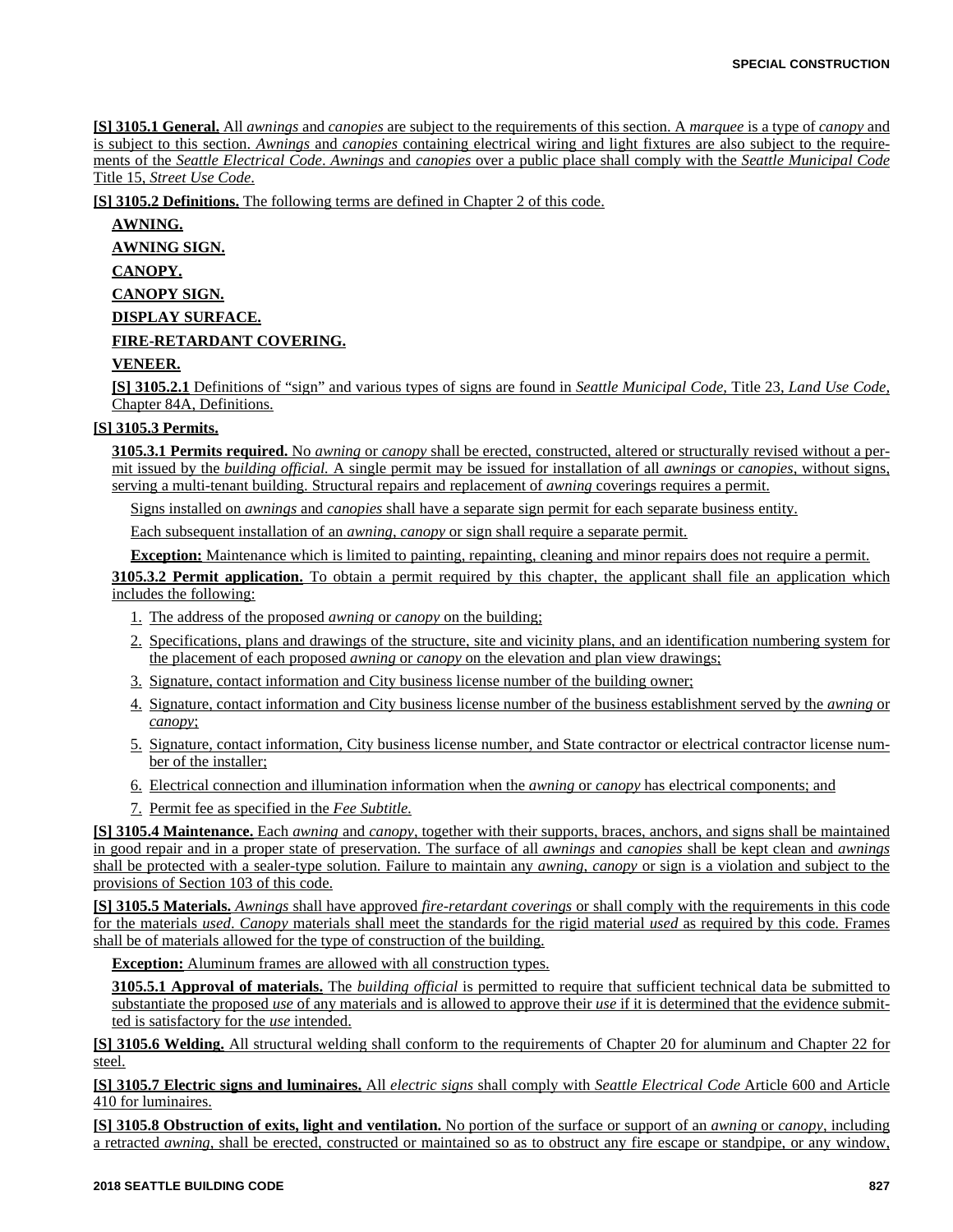door or opening used as a *means of egress,* or so as to prevent free passage from one part of a roof to any other part of a roof. No *awning*, *canopy*, or portion thereof shall be attached in any form, shape or manner to a fire escape or standpipe, nor be placed in any manner that interferes with any opening providing ventilation or light required by Chapter 12 of this *Code*.

**[S] 3105.9 Location.** All portions of *awnings* and *canopies* shall be at least 8 feet (2438 mm) above any walking surface immediately below. All portions of *awnings* and *canopies* located over public property shall be at least 8 feet (2438 mm) above grade and at least 2 feet (610 mm) from the curb. *Awnings* and *canopies* shall be located where they will not obstruct, obscure or interfere with any publicly maintained street tree, streetlight or utility pole.

**[S] 3105.10 Supports.** The supports for *awnings* and *canopies* shall be located on private property.

**Exception:** Where approved by the Director of Transportation, stanchions for *awnings* located at the entrance to buildings are permitted to be installed on public property if they are located in line with other street furniture. Individual stanchions shall have a cross sectional dimension or diameter no greater than 6 inches (152 mm).

#### **[S] 3105.11 Drainage.**

**3105.11.1 Awning drainage.** *Awnings* shall shed water uniformly from the *awning* covering.

**3105.11.2 Canopy drainage.** *Canopies* draining away from the *building line* shall shed water uniformly over the *canopy* edge. The upper surface of a *canopy* shall be sloped a minimum of 1 unit vertical in 48 units horizontal (2% slope). Approval shall be obtained from the Director of Public Utilities when a *canopy* drains back toward the building and is connected to an infiltration facility, a side sewer or is conveyed under a sidewalk to a gutter.

**[S] 3105.12 Design loads.** *Awnings* and *canopies* shall be designed and constructed to resist all forces to which they are subject as specified in Chapter 16. Where signs, *electric signs* or luminaires are attached to an *awning* or *canopy* structure, the additional load of all attachments shall be included in the design loads and shall comply with the requirements of Chapter 16 and Section 3107.10.1 of this *Code*.

**[S] 3105.13 Pitch.** The upper surface of all *awnings* shall have a pitch of at least 30 degrees (0.52 rad) from the horizontal. The *building official* is authorized to approve *awnings* with a smaller pitch when the design is prepared by a licensed structural engineer.

**[S] 3105.14 Attachment of awnings and canopies.** All *awnings* and *canopies* attached to masonry, concrete, aluminum, or steel shall be safely secured with steel anchors and bolts, or approved expansion bolts of sufficient size and anchorage to support the loads safely. No support or attachment for an *awning* or *canopy* shall be connected to, supported by, or fastened to exterior veneer.

**[S] 3105.15 Size.** Where an *awning* or *canopy* is located at an exit door from a stairway or *exit passageway* that is fire-resistance rated, the distance the *awning* or *canopy* projects from the building shall be no more than one-half the distance from the walking surface to the lowest point of the bottom of the *awning* or *canopy*.

**[S] 3105.16 Approved materials.** The *building official* may require that sufficient technical data be submitted to substantiate the proposed *use* of any material; and may approve *use* of the material if the *building official* determined that the evidence submitted is satisfactory for the intended *use*.

**[S] 3105.17 Inspections.** All *awnings* and *canopies* regulated by this chapter are subject to inspection by the *building official*. The permit holder must request a final inspection within 3 business days of completing the installation.

**[S] 3105.18 Footing or foundation inspection.** Footings or foundations for *awnings* and *canopies* are subject to inspection by the *building official.* An inspection must be requested and completed before the footing is filled.

**[S] 3105.19 Electrical inspection.** All electrical wiring is subject to the *Seattle Electrical Code.* Upon energizing any electrical elements, the permit holder must request an inspection within one business day.

## **SECTION 3106 MARQUEES**

**[S] 3106.1 General. ((**Marquees shall comply with Sections 3106.2 through 3106.5 and other applicable sections of this code.)) *Marquees* are, by definition, a *canopy* and shall comply with Section 3105.

**[S] ((3106.2 Thickness.** The height or thickness of a marquee measured vertically from its lowest to its highest point shall be not greater than 3 feet (914 mm) where the marquee projects more than two-thirds of the distance from the *lot line* to the curb line, and shall be not greater than 9 feet (2743 mm) where the marquee is less than two-thirds of the distance from the lot line to the eurb line.)

**[S] ((3106.3 Roof construction.** Where the roof or any part thereof is a skylight, the skylight shall comply with the requirements of Chapter 24. Every roof and skylight of a marquee shall be sloped to downspouts that shall conduct any drainage from the marquee in such a manner so as not to spill over the sidewalk.))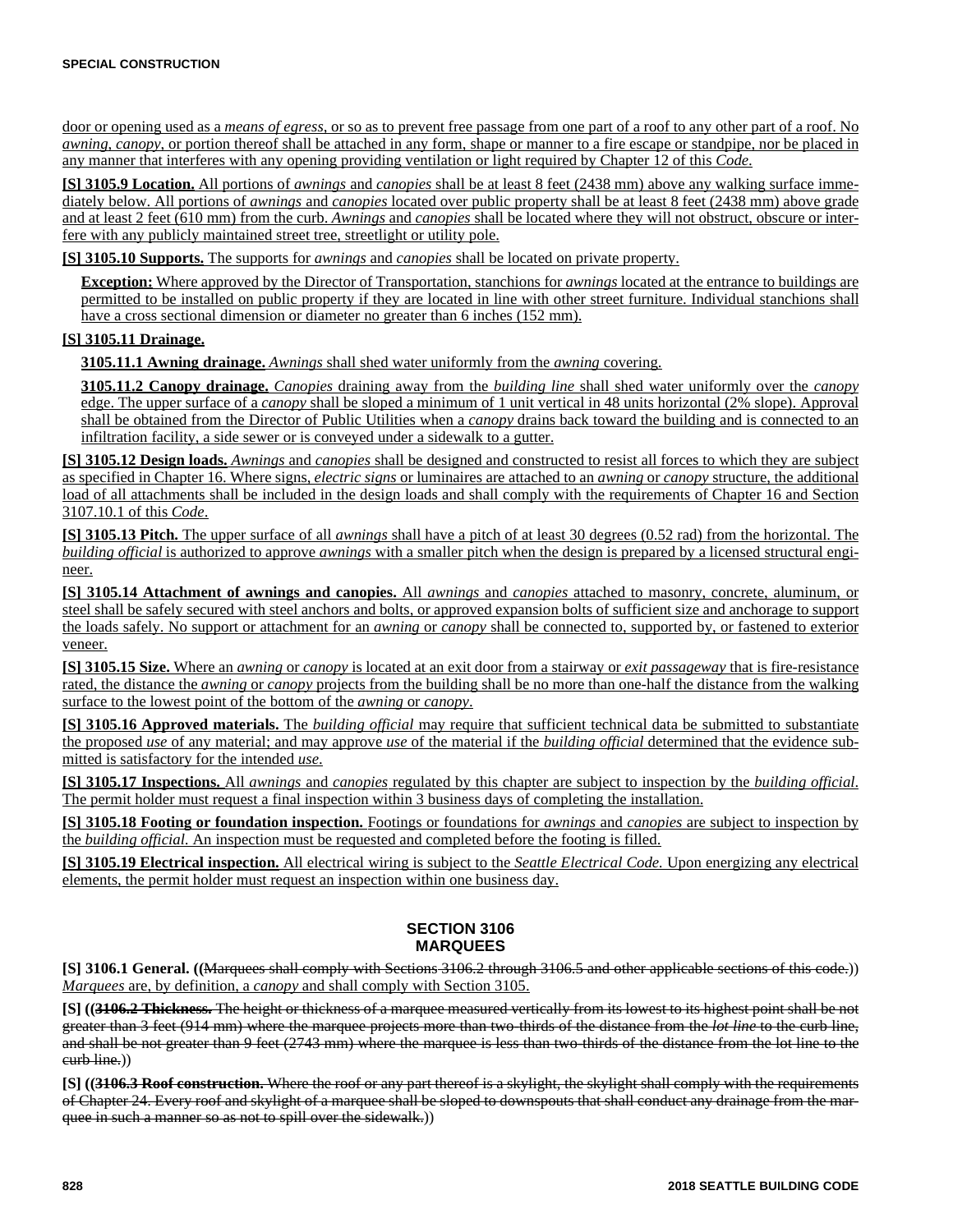**[S] ((3106.4 Location prohibited.** Every marquee shall be so located as not to interfere with the operation of any exterior standpipe, and such that the marquee does not obstruct the clear passage of *stairways* or *exit discharge* from the building or the installation or maintenance of street lighting.))

**[S] ((3106.5 Construction.** A marquee shall be supported entirely from the building and constructed of noncombustible materials. Marquees shall be designed as required in Chapter 16. Structural members shall be protected to prevent deterioration.))

## **SECTION 3107 SIGNS**

**[S] ((3107.1 General.** Signs shall be designed, constructed and maintained in accordance with this code.))

**[S] 3107.1 General.** It is the purpose of this chapter to safeguard the life, health, property and welfare of people within the City by regulating and controlling the design, quality of materials, construction, location, illumination, and maintenance of signs and *sign structures* that are visible from any portion of public places and rights-of-way.

## **[S] 3107.2 Enforcement.**

**3107.2.1 Authority.** The Director of Transportation and the *building official* shall enforce the provisions of this chapter as it relates to signs located over public places. "Public places" is defined in Section 15.02.046 of the *Seattle Municipal Code, Street and Sidewalk Use*. The *building official* shall enforce the provisions of this chapter as it relates to signs located over all other property in the City of Seattle.

**3107.2.2 Other requirements.** All signs shall comply with any additional sign regulations imposed by *Seattle Municipal Code* Title 23, *Land Use Code,* and Title 15, *Street Use Code,* and other City regulations, even when no permit is required. Signs having electrical wiring and light fixtures are subject to the requirements of the *Seattle Electrical Code*.

#### **[S] 3107.3 Definitions**

**[S] 3107.3.1 Definitions – Building Code.** The following definitions are found in Chapter 2 of this *Code*:

**AWNING SIGN. CANOPY SIGN. DISPLAY SURFACE. NONSTRUCTURAL TRIM. PROJECTING SIGN. PROJECTION. SIGN STRUCTURE. VENEER. [S] 3107.3.2 Definitions – Land Use Code.** The following sign-related definitions are found in the Seattle *Land Use Code* Chapter 23.84A: **ELECTRIC SIGN. ON-PREMISES SIGN. PROJECTING SIGN. ROOF SIGN.**

**SIGN.**

**WALL SIGN.**

**[S] 3107.4 Permits.**

**3107.4.1 Permits required.** Except as otherwise specifically provided in this section, a permit shall be obtained from the *building official* before any sign is erected, constructed, posted, applied, or altered.

A permit must be obtained for:

- 1. All signs viewable from public rights of way, except signs considered temporary signs by the *Land Use Code* Section 23.55.
- 2. All *electric signs*.
- 3. A new permit is required for existing signs when a different business entity uses the sign.
- 4. Any *display surface* greater than 5 square feet (0.46 m<sup>2</sup>) in area.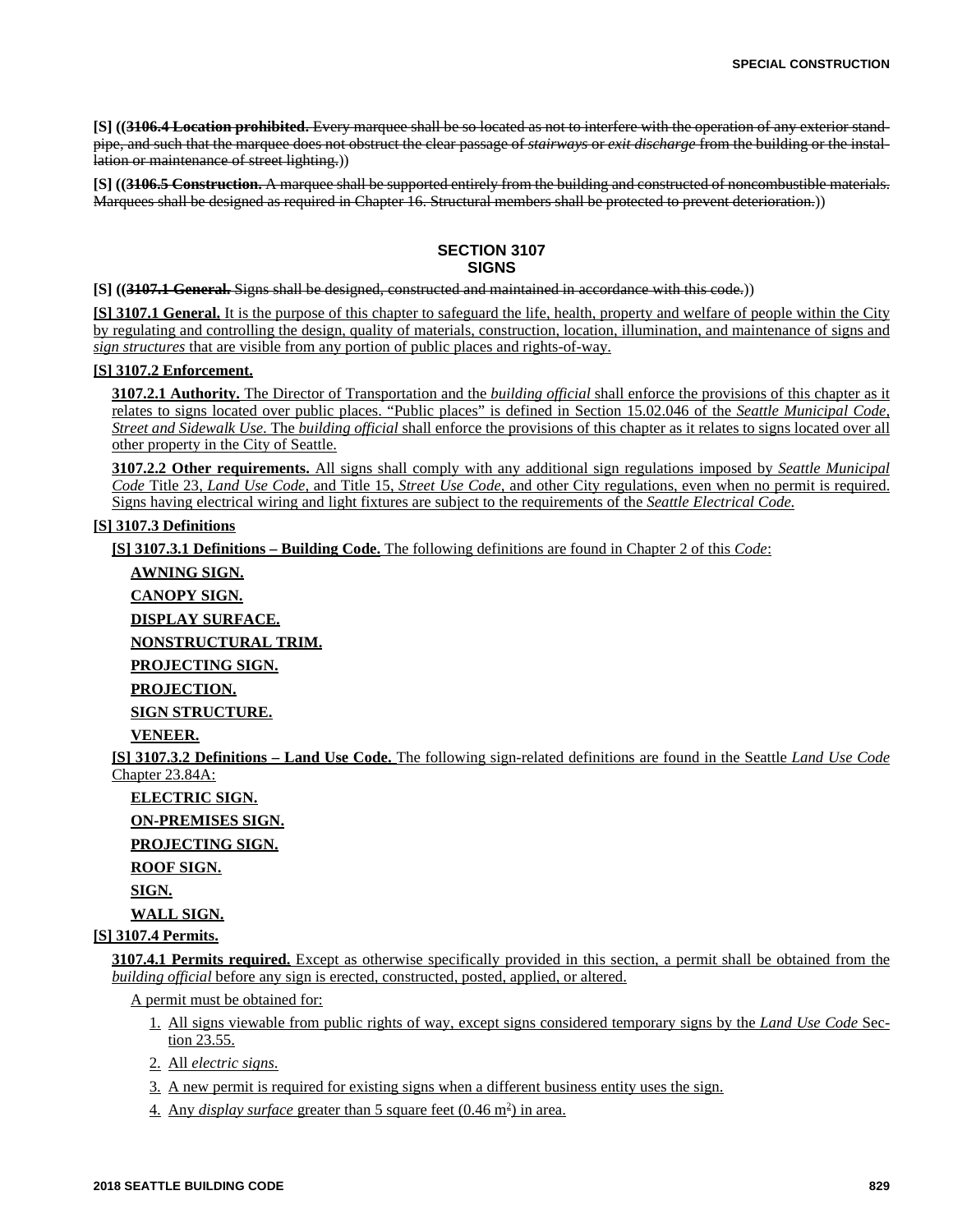- 5. Signs located within the interior of the building that are not visible from the public right-of-way when:
	- 5.1. The sign is mounted within the interior of a covered or open mall of a multi-tenant retail facility and the sign is located over or adjoining the pedestrian walking surface; or
	- 5.2. When the sign is greater than 5 square feet  $(0.46 \text{ m}^2)$  in area; or
	- 5.3 When it is an *electric sign*.
- 6. Existing signs that are removed and reinstalled.
- 7. Signs that are refurbished, retro-fitted, relocated or field-assembled.

#### **3107.4.2 Work exempt from permit.** A sign permit is not required for:

- 1. Changes made to the message copy installed on the *display surface* of a sign when the *sign structure* is lawfully erected and is specifically designed for using manually replaceable copy.
- 2. Maintenance which is limited to painting, repainting, cleaning and minor repairs.
- 3. Signs for public facilities that indicate danger or that provide service or safety information and are not greater than 24 square feet (2.23 square meters).

**3107.4.3 Temporary signs.** The erection, re-erection, construction, posting or placement of temporary signs that are allowed by Section 23.55.012 of the *Land Use Code* do not require a sign permit. The owner of a temporary sign is responsible for compliance with the provisions of this section and other applicable laws or codes regulating signs, and for the removal of any temporary sign at the end of the allowed term. Failure to comply with the requirements of either this *Code* or the *Land Use Code* is a violation and subject to the provisions of Section 103 of this *Code* and the provisions of Chapter 23.91 of the *Land Use Code.*

**3107.4.4 Maximum number of signs.** Temporary signs allowed by Section 23.55.012 of the *Land Use Code* and signs not requiring a permit as specified in Section 3107.4.1 of this *Code* are not counted as part of the maximum number of signs allowed under Chapter 23.55 of the *Land Use Code*.

**3107.4.5 Attachments to signs.** Ancillary devices, displays and attachments, that are not part of the original sign design for which a permit was issued, shall not be added to an existing sign except as provided Chapter 23.55 of the *Land Use Code* and requires a new permit issued by the *building official.*

Where ancillary devices, displays, *electric signs* or luminaires are attached to a *sign structure*, the additional load of all attachments shall be included in the design loads and shall comply with the requirements of Chapter 16 and Section 3107.10 of this *Code*.

**[S] 3107.5 Permit application.** To obtain a sign permit, the applicant shall submit an application to the Department which provides the following information:

- 1. The address of the proposed sign installation;
- 2. Specifications, plans and drawings of the structure, site and vicinity, and a numbering system that identifies the placement of each proposed sign on the elevation and plan view drawings;
- 3. Signature, contact information and City business license number of the building owner;
- 4. Signature, contact information and City business license number of the business establishment served by the sign or *awning sign*;
- 5. Signature, contact information, City business license number, and State contractor or electrical contractor license number of the installer;
- 6. Electrical connection and illumination information when the sign has electrical components; and
- 7. Permit fee as specified in the *Fee Subtitle*.

**Note:** Electrical permits are required for *electric signs* pursuant to the *Seattle Electrical Code*, and street use permits shall be obtained from the Department of Transportation for signs over any public place pursuant to the *Street Use Code*. Review and approval by the Department of Neighborhoods is required for signs located on the site of a *historic building*, or in a *landmark* or special review district.

**[S] 3107.6 Inspections.** All signs regulated by this chapter are subject to inspection by the *building official*, including sign footings, refurbished or relocated used signs and retrofitted and field-assembled signs. The permit holder must request a final inspection within 3 business days of completing the installation. The *building official* may require an inspection of any temporary sign to ensure public safety.

**3107.6.1 Electrical sign inspection.** All electrical wiring is subject to the *Seattle Electrical Code.* Upon energizing an *electrical sign*, the permit holder must request an inspection within one business day.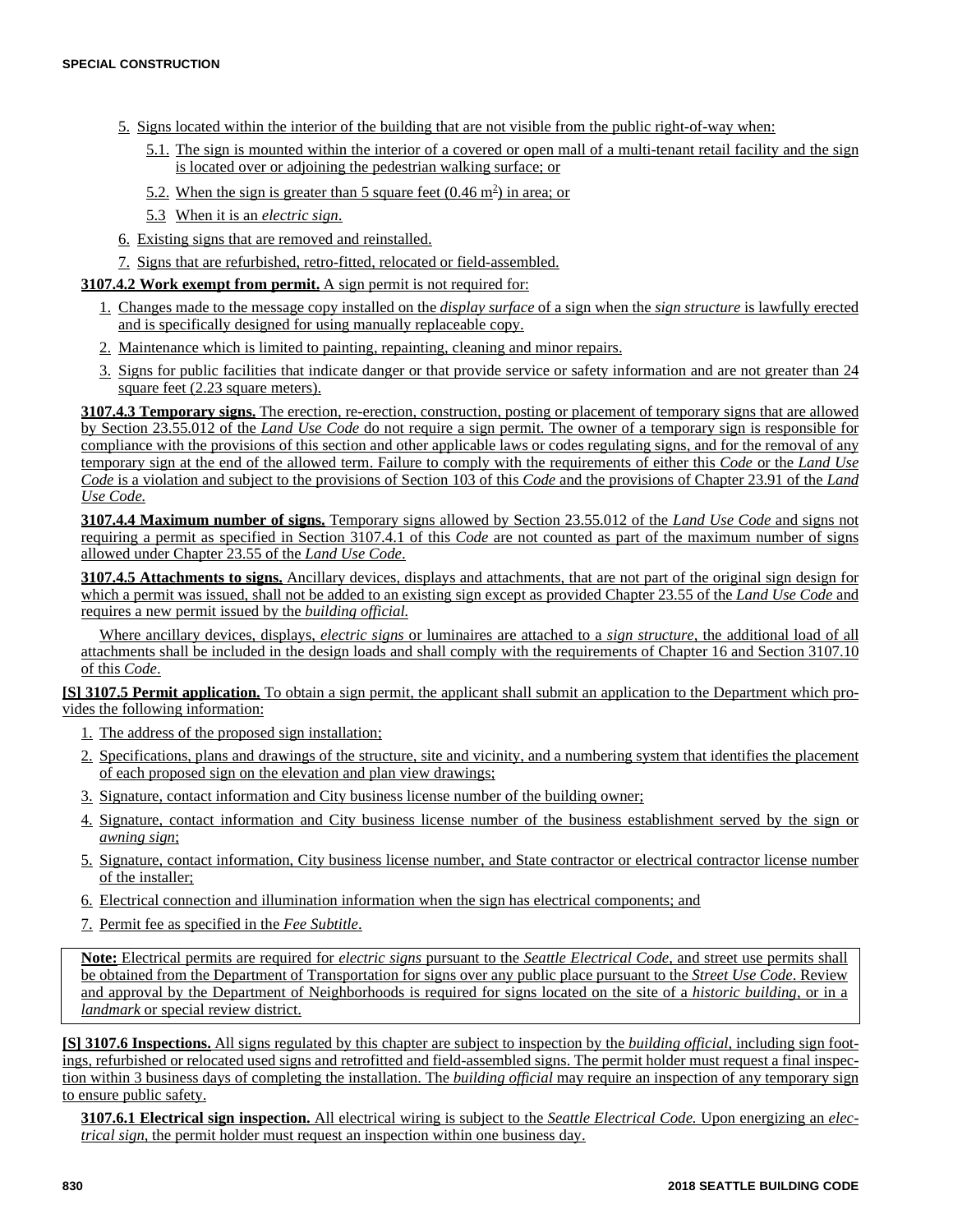**3107.6.2 Sign footing inspection.** Footings for all signs greater than 5 square feet  $(0.46 \text{ m}^2)$  in area require a footing inspection. An inspection must be requested and completed before the footing is filled.

#### **[S] 3107.7 Maintenance and closure of business.**

**3107.7.1 Maintenance.** The owners of signs shall maintain their signs, together with all supports, braces, guys and anchors, in good repair and in a proper state of preservation. The owners shall keep *display surfaces* of all signs neatly painted or posted at all times. Failure to maintain any sign, *display surface* or *sign structure* and the component parts is a violation and subject to the provisions of Section 103 of this *Code*.

**3107.7.2 Closure of business and abandoned signs.** Upon the closure and vacation of a business or activity, the operator of the business or activity is responsible for removing all related signs within 90 days from the date of closure. If the operator fails to remove any sign and the business or activity is not resumed during the 90-day period, then the owner of the premises upon which the signs are located is responsible and must remove all signs within 180 days from the date of closure and vacation of the business or activity.

**Note:** A new permit is required for existing signs when a different business entity uses the sign. See Section 3107.4.

**[S] 3107.8 Nonconforming signs.** Maintenance to keep a nonconforming sign in good condition is required. Minor structural or electrical additions or alterations deemed to be necessary for public safety may be authorized by the *building official.* A nonconforming sign, for the purpose of this C*ode*, is a sign or any portion of a sign which, because of its location or construction, could not lawfully be reconstructed in its present location.

#### **[S] 3107.9 General requirements.**

**3107.9.1 General.** All signs shall conform to the requirements of this section.

**3107.9.2 Clearance from overhead electrical conductors.** Signs shall be located no closer than 3 feet (914 mm) horizontally or 8 feet (2438 mm) vertically from overhead electrical conductors which are energized at 1000 volts or less and not less than 10 feet (3048 mm) in any direction from overhead conductors energized at more than 1000 volts.

**Exception:** Overhead conductors enclosed in an approved raceway or enclosure.

**3107.9.3 Clearance from fire escapes, exits or standpipes.** No sign or *sign structure* shall be erected in such a manner that any portion of its surface or supports will interfere in any way with the free use of any fire escape, exit or standpipe.

**3107.9.4 Obstruction of exits, light and ventilation.** No portion of the surface or support of any sign shall be erected, constructed or maintained so as to obstruct any fire escape or standpipe, or any window, door or opening used as a *means of egress,* or so as to prevent free passage from one part of a roof to any other part of the roof. No sign, or portion of a sign, shall be attached in any form, shape or manner to a fire escape or standpipe, nor be placed in such a manner as to interfere with any opening providing the ventilation or light required by Chapter 12 of this *Code*.

**3107.9.5 Supporting members.** Signs mounted on and attached to buildings shall be so designed and mounted that secondary structural members shall be incorporated into and become a part of the sign display. Exterior bracing such as angle irons, guy wires, cables and similar devices are permitted only where no other reasonable method of fastening consistent with safety is possible.

**3107.9.6 Non-display surfaces.** If a sign is visible from more than one direction, all areas not intended as a *display surface* including the back and sides, shall be designed so the non-*display surfaces* are given a finished appearance and the *display surface* is visible only from the direction that it is intended to be seen.

**3107.9.7 Electrical permit sticker.** Each *electrical sign* shall display the electrical permit sticker issued with the sign permit. The sticker shall be located where it is clearly visible without use of a ladder and without requiring access into a building, unless otherwise authorized by the *building official*.

**3107.9.8 Labels.** Every permanent sign shall display the name of the sign erector or manufacturer. Electrical signs must display listing labels required by the *Seattle Electrical Code*.

## **[S] 3107.10 Design.**

**3107.10.1 General.** Signs and *sign structures* shall be designed and constructed to resist all forces to which they are subject as specified in Chapter 16 and this section. All signs shall be designed and installed to transfer all forces directly to the structural frame of the building or structure. The overturning moment produced from lateral forces shall in no case exceed twothirds of the dead load resisting moment. Uplifts due to overturning shall be adequately resisted by proper anchorage to the ground or to the structural frame of the building. The weight of earth superimposed over footings is permitted to be used in determining the dead load resisting moment. Such earth shall be carefully placed and thoroughly compacted.

**3107.10.2 Wind and seismic loads.** Signs and *sign structures* shall be designed and constructed to resist wind and seismic forces as specified in Chapter 16 of this *Code*.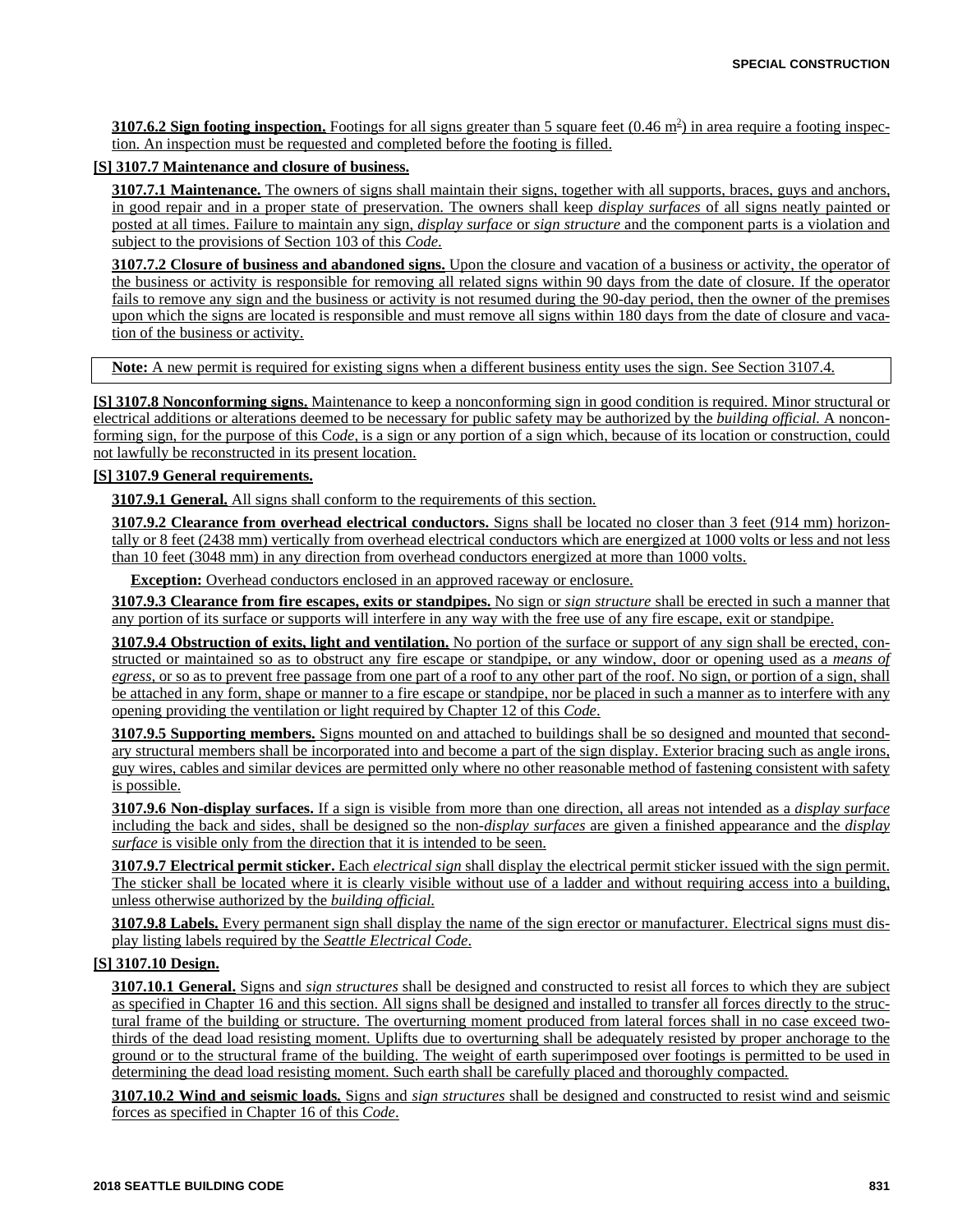**3107.10.3 Allowable stresses.** The design of wood, concrete, steel or aluminum members shall conform to the requirements of Chapters 19, 20, 22 and 23. Loads, both vertical and horizontal, exerted on the soil shall not produce stresses exceeding those specified in Chapter 16 of this *Code*. The working stresses of wire rope and its fastenings shall not exceed 25 percent of the ultimate strength of the rope or fasteners.

## **[S] 3107.11 Construction.**

**3107.11.1 General.** The supports for all signs and *sign structures* shall be placed in or upon private property and shall be securely built, constructed, and erected in conformance with the requirements of this chapter. All structural welding on signs and *sign structures* shall conform to the requirements of Chapter 20 for aluminum and Chapter 22 for steel.

**3107.11.2 Materials.** Materials for construction of signs and *sign structures* shall be:

- 1. Of a quality and grade allowed by specific chapters in this *Code* for the materials proposed; or
- 2. Listed or rated for the proposed *use*; or
- 3. Approved by the *building official.*

**3107.11.3 Approved materials.** The *building official* may require that sufficient technical data be submitted to substantiate the proposed *use* of any material; and may approve *use* of the material when the *building official* determines that the evidence submitted is satisfactory for the intended *use*.

**3107.11.4 Anchorage.** Members supporting unbraced signs shall be so proportioned that the bearing loads imposed on the soil in either direction, horizontal or vertical, shall not exceed the design requirements.

Braced ground signs shall be anchored to resist the specified wind or seismic load acting in any direction. Anchors and supports shall be designed for safe bearing loads on the soil and for an effective resistance to pull-out amounting to a force 25 percent greater than the required resistance to overturning.

Signs attached to masonry, concrete or steel shall be safely and securely fastened thereto by means of metal anchors, bolts or approved expansion screws of sufficient size and anchorage to support safely the loads applied. No wooden blocks or plugs or anchors with wood used in connection with screws or nails is considered proper anchorage except in the case of signs attached to wood framing.

No lead plugs or anchors shall be used to support signs. No anchor or support of any sign shall be connected to or supported by an unbraced parapet wall unless the wall is designed or braced for the added forces.

#### **[S] 3107.12 Roof signs.**

**3107.12.1 General.** *Roof signs* shall be constructed of approved material as specified in Section 3107.11. The sign shall be secured and anchored to the structural frame of the building.

**3107.12.2 Clear passage.** A passage clear of all obstructions shall be left under or around, and immediately adjacent to, signs exceeding a height of 4 feet (1219 mm) above the roof. The passage shall not be less than 3 feet (914 mm) wide and 4 feet (1219 mm) high and shall be at parapet or roof level. There shall be one clear passage opening as follows:

1. One for each *roof sign*.

- 2. One for every 50 lineal feet (15 240 mm) of horizontally running *sign structure.*
- 3. Within 20 feet (6096 mm) of walls and parapets when *roof signs* are at right angles to a face of the building.

#### **[S] 3107.13 Electrical signs.**

**3107.13.1 Construction.** Structures supporting *electrical signs* shall comply with Section 3107.11 of this *Code.*

**3107.13.2 Installation.** Electrical signs and branch circuits supplying power to *electric signs* shall be installed in accordance with the Article 600 of the *Seattle Electrical Code.*

**3107.13.3 Inspections.** The permit holder must request a final inspection within 3 business days of completing the installation or within one business day upon energizing an *electrical sign.*

## **SECTION 3108 TELECOMMUNICATION AND BROADCAST TOWERS**

**[BS] 3108.1 General.** Towers shall be designed and constructed in accordance with the provisions of TIA-222. Towers shall be designed for seismic loads; exceptions related to seismic design listed in Section 2.7.3 of TIA-222 shall not apply. In Section 2.6.6.2 of TIA 222, the horizontal extent of Topographic Category 2, escarpments, shall be 16 times the height of the escarpment.

**Exception:** Single free-standing poles used to support antennas not greater than 75 feet (22 860 mm), measured from the top of the pole to grade, shall not be required to be noncombustible.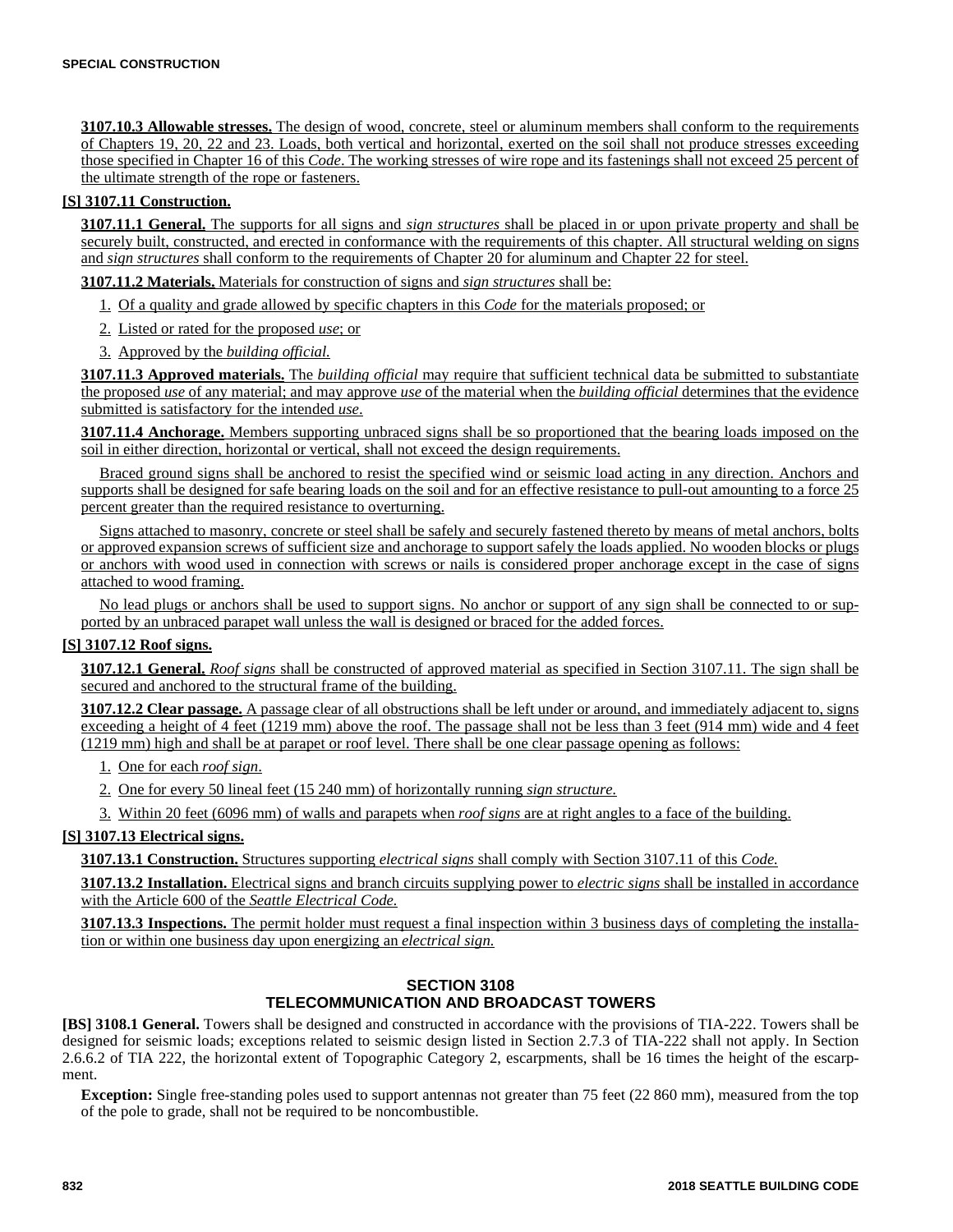**[BS] 3108.2 Location and access.** Towers shall be located such that guy wires and other accessories shall not cross or encroach on any street or other public space, or over above-ground electric utility lines, or encroach on any privately owned property without the written consent of the owner of the encroached-upon property, space or above-ground electric utility lines. Towers shall be equipped with climbing and working facilities in compliance with TIA-222. Access to the tower sites shall be limited as required by applicable OSHA, FCC and EPA regulations.

### **SECTION 3109 SWIMMING POOLS, SPAS AND HOT TUBS**

**[W] 3109.1 General.** The design and construction of swimming pools, spas and ((hot tubs)) other aquatic recreation facilities shall comply with the *International Swimming Pool and Spa Code*, ((-)) where the facility is one of the following:

1. For the sole use of residents and invited guests at a single-family *dwelling*;

2. For the sole use of residents and invited guests of a duplex owned by the residents;

3. Operated exclusively for physical therapy or rehabilitation and under the supervision of licensed medical practitioner.

All other "water recreation facilities" as defined in RCW 70.90.110 are regulated under chapters 246-260 and 246-262 WAC.

## **SECTION 3110 AUTOMATIC VEHICULAR GATES**

**3110.1 General.** *Automatic vehicular gates* shall comply with the requirements of Sections 3110.2 and 3110.3 and other applicable sections of this code.

**3110.2 Vehicular gates intended for automation.** *Vehicular gates* intended for automation shall be designed, constructed and installed to comply with the requirements of ASTM F2200.

**3110.3 Vehicular gate openers.** *Vehicular gate* openers, where provided, shall be *listed* in accordance with UL 325.

## **SECTION 3111 SOLAR ENERGY SYSTEMS**

**3111.1 General.** Solar energy systems shall comply with the requirements of this section.

**3111.1.1 Wind resistance.** Rooftop-mounted photovoltaic panels and modules and solar thermal collectors shall be designed in accordance with Section 1609.

**3111.1.2 Roof live load.** Roof structures that provide support for solar energy systems shall be designed in accordance with Section 1607.13.5.

**3111.2 Solar thermal systems.** Solar thermal systems shall be designed and installed in accordance with Section 2606.12, the *International Plumbing Code,* the *International Mechanical Code* and the *International Fire Code.*

**3111.2.1 Equipment.** Solar thermal systems and components shall be *listed* and *labeled* in accordance with ICC 900/SRCC 300 and ICC 901/SRCC 100.

**3111.3 Photovoltaic solar energy systems.** Photovoltaic solar energy systems shall be designed and installed in accordance with this section, the *International Fire Code,* NFPA 70 and the manufacturer's installation instructions.

**3111.3.1 Equipment.** Photovoltaic panels and modules shall be *listed* and *labeled* in accordance with UL 1703. Inverters shall be *listed* and *labeled* in accordance with UL 1741. Systems connected to the utility grid shall use inverters *listed* for utility interaction.

**3111.3.2 Fire classification.** Rooftop-mounted photovoltaic systems shall have a fire classification in accordance with Section 1505.9. Building-integrated photovoltaic systems shall have a fire classification in accordance with Section 1505.8.

**3111.3.3 Building-integrated photovoltaic systems.** Building-integrated photovoltaic systems that serve as roof coverings shall be designed and installed in accordance with Section 1507.18.

**3111.3.4 Access and pathways.** Roof access, pathways and spacing requirements shall be provided in accordance with Section 1204 of the *International Fire Code.*

**3111.3.5 Ground-mounted photovoltaic systems.** Ground-mounted photovoltaic systems shall be designed and installed in accordance with Chapter 16 and the *International Fire Code.*

**3111.3.5.1 Fire separation distances.** Ground-mounted photovoltaic systems shall be subject to the fire separation distance requirements determined by the local jurisdiction.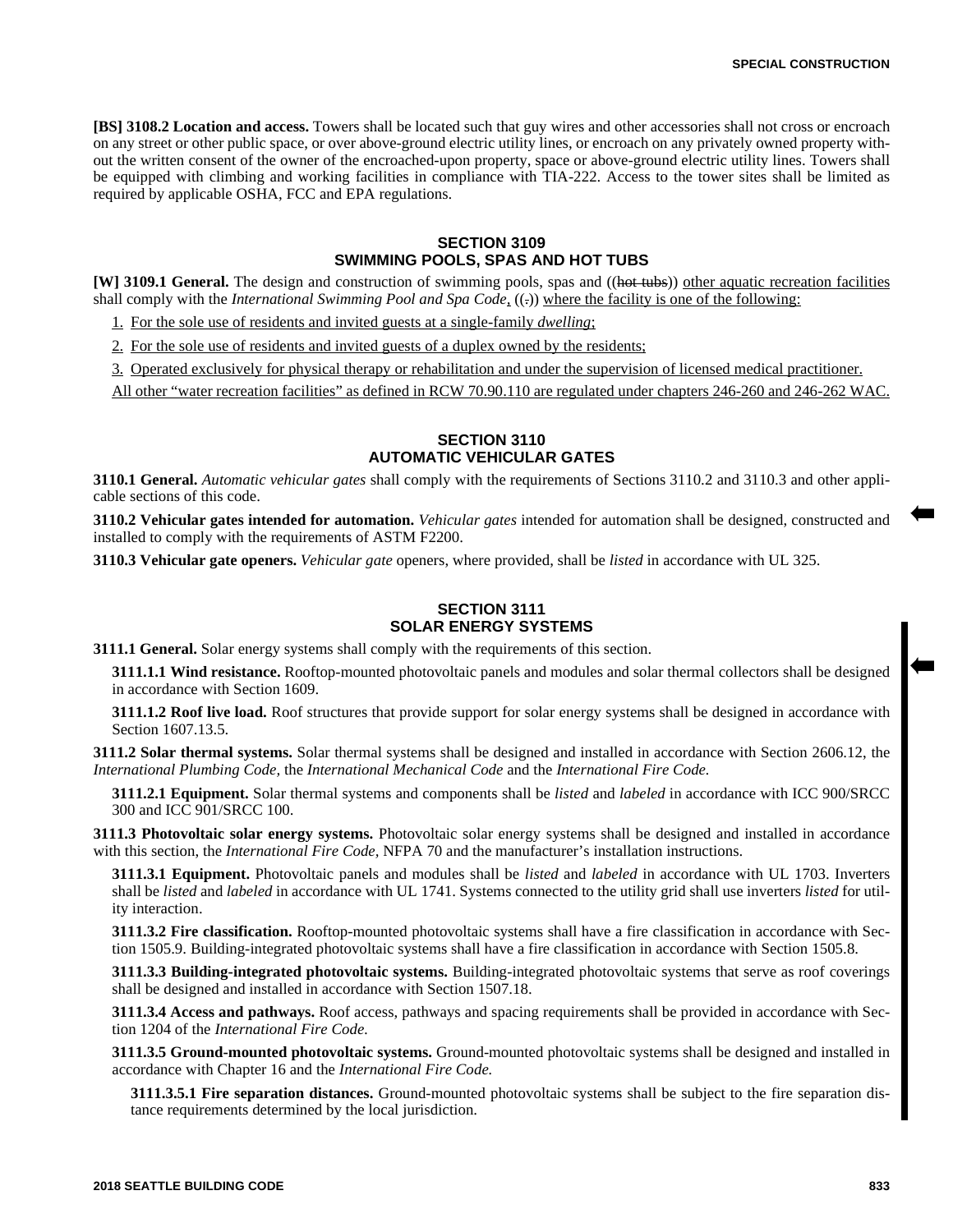### **SECTION 3112 GREENHOUSES**

**3112.1 General.** The provisions of this section shall apply to greenhouses that are designed and used for the cultivation, maintenance, or protection of plants.

**3112.2 Accessibility.** *Greenhouses* shall be accessible in accordance with Chapter 11.

**3112.3 Structural design.** *Greenhouses* shall comply with the structural design requirements for *greenhouses* in Chapter 16.

**3112.4 Glass and glazing.** Glass and glazing used in greenhouses shall comply with Section 2405.

**3112.5 Light-transmitting plastics.** Light-transmitting plastics shall be permitted in lieu of plain glass in *greenhouses* and shall comply with Section 2606.

**3112.6 Membrane structures.** *Greenhouses* that are membrane structures shall comply with Section 3102.

**3112.6.1 Plastic film.** Plastic films used in *greenhouses* shall comply with Section 3102.3.

## **SECTION 3113 RELOCATABLE BUILDINGS**

**3113.1 General.** The provisions of this section shall apply to relocatable buildings. Relocatable buildings manufactured after the effective date of this code shall comply with the applicable provisions of this code.

**Exception:** This section shall not apply to manufactured housing used as dwellings.

**3113.1.1 Compliance.** A newly constructed relocatable building shall comply with the requirements of this code for new construction. An existing relocatable building that is undergoing alteration, addition, change of occupancy or relocation shall comply with Chapter 14 of the *International Existing Building Code.*

**3113.2 Supplemental information.** Supplemental information specific to a relocatable building shall be submitted to the authority having jurisdiction. It shall, as a minimum, include the following in addition to the information required by Section 105:

- 1. Manufacturer's name and address.
- 2. Date of manufacture.
- 3. Serial number of module.
- 4. Manufacturer's design drawings.
- 5. Type of construction in accordance with Section 602.
- 6. Design loads including: roof live load, roof snow load, floor live load, wind load and seismic site class, use group and design category.
- 7. Additional building planning and structural design data.
- 8. Site-built structure or appurtenance attached to the relocatable building.

**3113.3 Manufacturer's data plate.** Each relocatable module shall have a data plate that is permanently attached on or adjacent to the electrical panel, and shall include the following information:

- 1. Occupancy group.
- 2. Manufacturer's name and address.
- 3. Date of manufacture.
- 4. Serial number of module.
- 5. Design roof live load, design floor live load, snow load, wind and seismic design.
- 6. *Approved* quality assurance agency or *approved* inspection agency.
- 7. Codes and standards of construction.
- 8. Envelope thermal resistance values.
- 9. Electrical service size.
- 10. Fuel-burning equipment and size.
- 11. Special limitations if any.

**3113.4 Inspection agencies.** The building official is authorized to accept reports of inspections conducted by *approved* inspection agencies during off-site construction of the relocatable building, and to satisfy the applicable requirements of Sections 110.3 through 110.3.11.1.